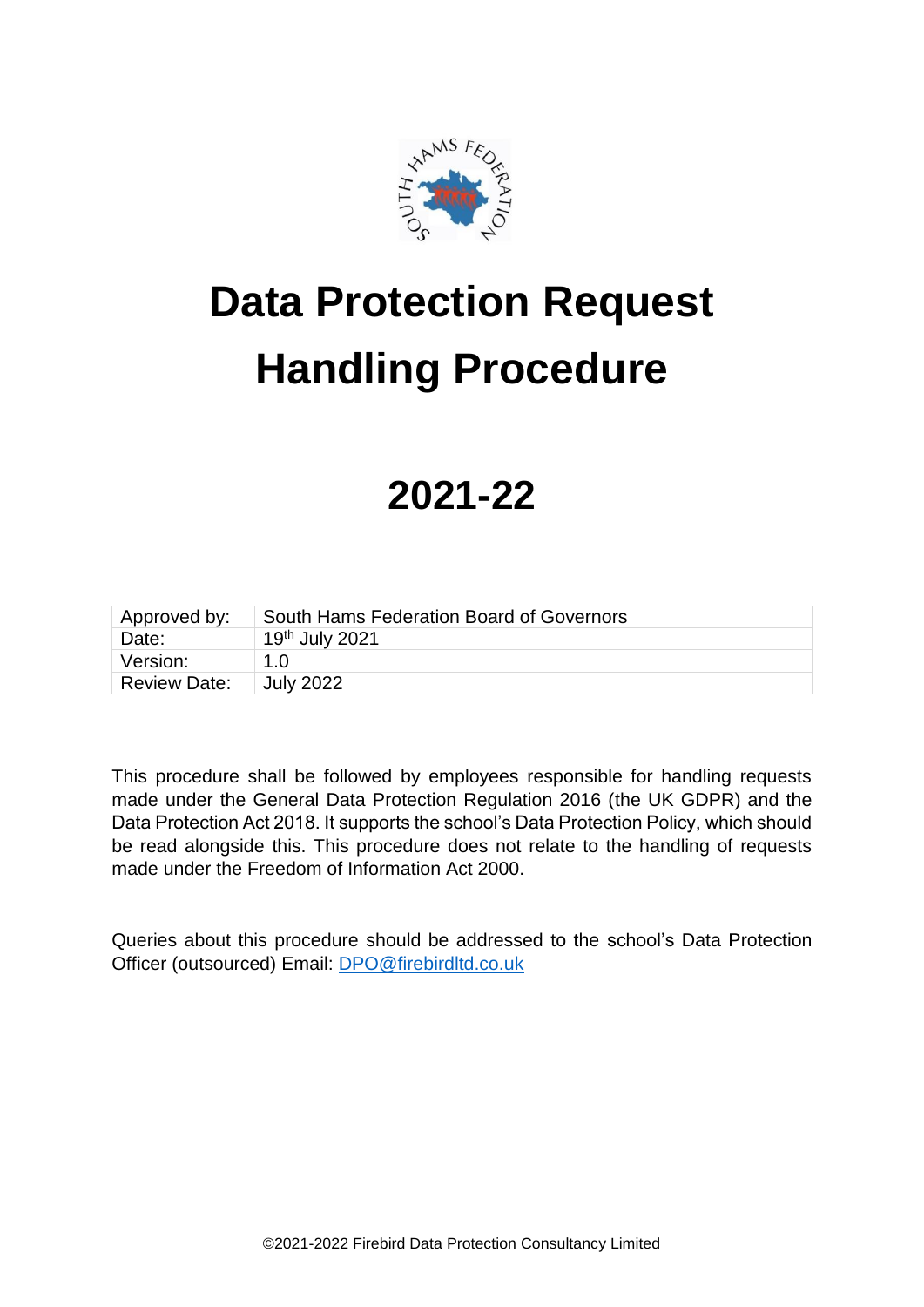## **People's rights**

The school holds personal data about lots of people (data subjects) for example:

- Pupils
- Parents, carers and siblings
- Employees
- Emergency contacts
- Members, Governors, Trustees and Clerks
- Volunteers
- Visitors to our school
- Job applicants
- Temporary workers and agency staff
- People who make a complaint, information request or enquiry

Data subjects have the following rights under the data protection legislation (the UK GDPR and the Data Protection Act 2018):

- Be informed about the use, sharing and storage of their data (this is a privacy notice)
- Request access to the personal data the school holds about them (this is a subject access request)
- If their data is inaccurate or incomplete they can request that it is corrected
- Ask for their data to be deleted when it is no longer needed
- Restrict the use of their data in certain circumstances
- Port (transfer) their data to another organisation in certain circumstances
- Object to the use of their data in certain circumstances (this includes direct marketing)
- Prevent automated decisions being taken about them (including profiling)
- Raise a concern with the school about the handling of their personal data. If they remain dissatisfied with school's response, they have the right to escalate this to the Information Commissioner's Office.

Data subjects who want to exercise their rights, should make a 'data protection request' and send this to the Data Protection Link Officer at [tkidd@southhamsfederation.org.uk](mailto:tkidd@southhamsfederation.org.uk) who is responsible for logging and co-ordinating these requests.

## **Data Protection Requests**

Data subjects can make their request to the school either in writing or verbally. If a verbal request is received (e.g. during a telephone call or in person), the Executive Head Teacher or Head of School will write to the individual summarising what was requested and will ask them to confirm their understanding is correct. Where required, the school shall make reasonable adjustments for individuals who want to make a request, in line with their duties under the Equality Act 2010.

The most common request received by the school is a 'Subject Access Request' (a SAR). This is when the requester wants a copy of their personal data. However, other types of data protection requests may also be received, such as a formal request to update, amend or delete records or a request to stop receiving fundraising information or other forms of direct marketing from the school.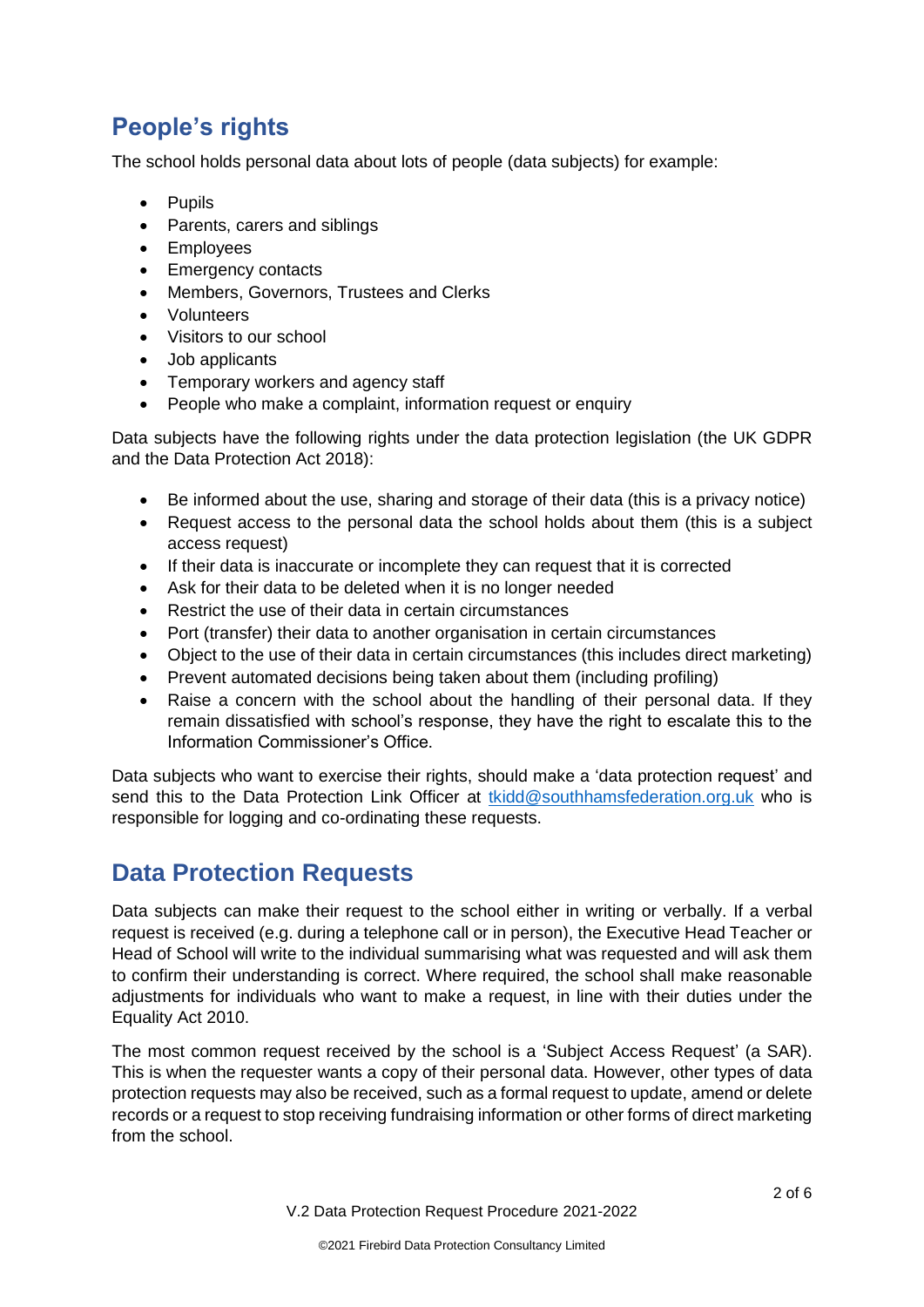Requests do not have to mention 'data protection' or the 'GDPR', it is therefore important that correspondence which does not mention these phrases, are not inadvertently overlooked.

## **Logging and acknowledgment**

Upon receipt of a data protection request, the school's Data Protection Link Officer will record the request on the Data Protection Request Log. An acknowledgement will be sent. If the school is not satisfied with the requester's identity, it will seek further confirmation. In such cases, the school may ask the requester to provide a copy of their official identification, such as a passport, driving licence or utility bill.

If a request is made on behalf of a data subject (e.g. by a solicitor, spouse or parent of a student aged 13yrs or over), the requester must provide evidence of their entitlement to receive the response. This may be demonstrated by providing written consent from the data subject; a document showing they have power of attorney (this will be relevant where the data subject does not have the mental capacity to make the request themselves); or a court order. Advice shall be sought from the Data Protection Officer if there is doubt regarding a requester's entitlement to receive the response.

## **Timescales and fees**

The school must respond to requests as soon as possible and in any case within one calendar month. If this is not possible because the following month is shorter, the date for response (the deadline) will be the last day of that month. If the deadline falls on a weekend or a public holiday, the school shall respond the next working day.

The countdown starts the day the request is received, unless evidence of entitlement or clarification is required, in which case it starts when this further information is received. The school can extend the time to respond by a further two months, if the request is complex or it has received a number of requests from the individual. In such a case, the school shall inform the individual within one month of receiving their request and explain why the extension is necessary.

The school cannot charge a fee for responding to a data protection request, unless the school considers the request to be 'manifestly unfounded or excessive'. In such cases, the school can either refuse the request entirely or comply with it but charge a 'reasonable fee' for the administrative costs of doing so.

'Manifestly unfounded or excessive' has a wide meaning, but a request may fall into this category if:

- it is malicious and is being used to harass the school and has no real purpose other than to cause disruption
- the requester makes unsubstantiated accusations against the school or specific employees
- the requester is targeting a particular employee who they have a personal grudge with
- the requester systematically sends different requests to the school as part of a campaign, with the intention of causing disruption
- the request repeats the substance of previous requests and a reasonable interval has not elapsed
- the request overlaps with other requests

This list is not exhaustive.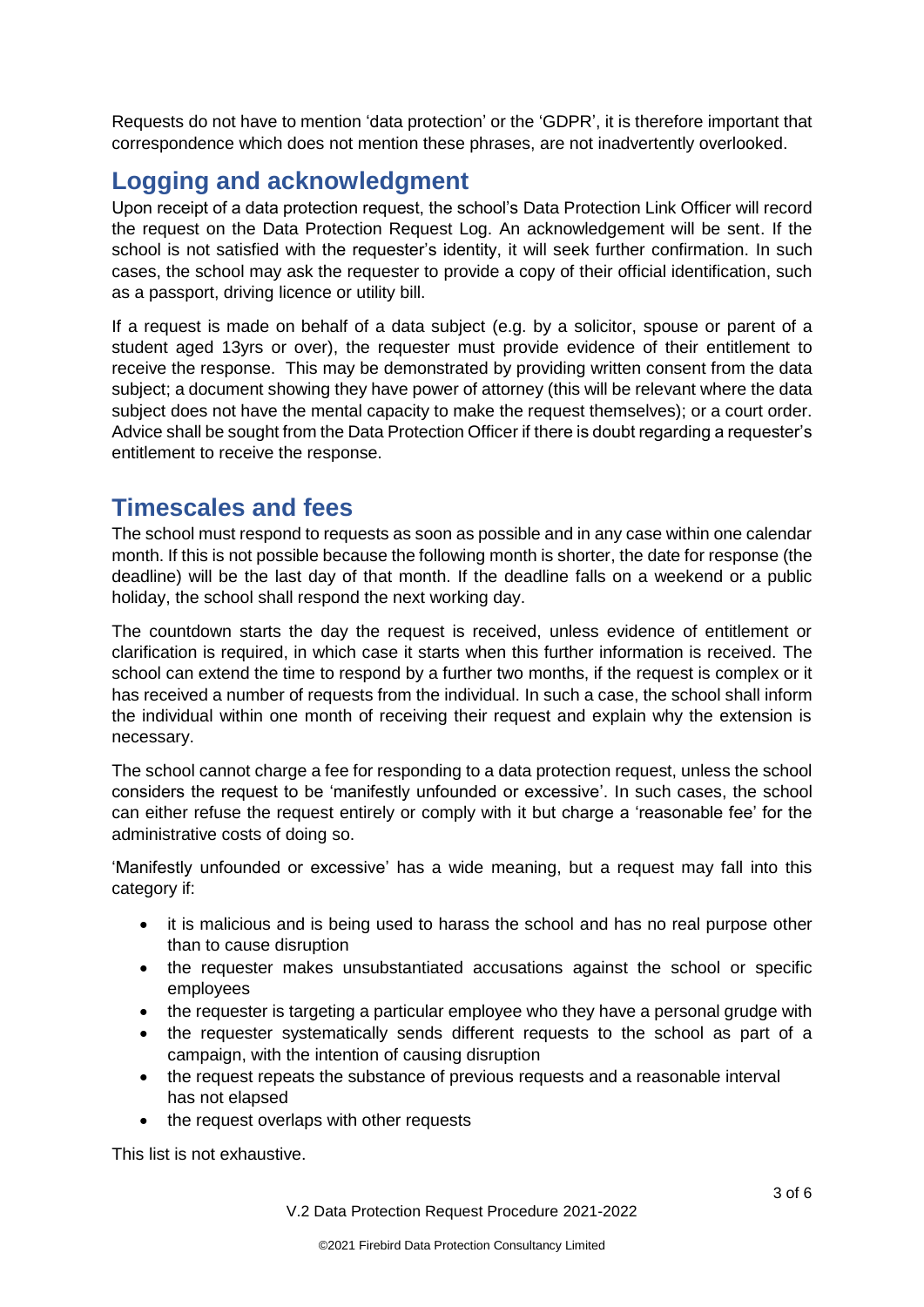The school can also charge a reasonable fee for the administrative costs of complying with a request, if the individual asks for further copies of their data following a request. If the school decides to charge a fee, it shall contact the individual promptly and inform them. The school is not required to comply with the request until it has received payment.

### **Actioning the request**

The Data Protection Link Officer shall make enquiries with relevant employees and governors (as appropriate) about the request. If the school does not believe it is required to action the particular request because, for example, it does not hold the information or if the school's interests override the individual's, it shall confirm this position clearly and in writing, within one month. The school shall discuss and seek advice about refusals of this nature, with the Data Protection Officer before issuing the response.

## **Subject access requests (SARs)**

#### *Requests from pupils*

A pupil can request a copy of their personal data (i.e. make a SAR), if they have sufficient maturity to do this, for example, they understand their rights; they know what it means to make a request and can understand the information they are given. The Information Commissioner's Office suggests that it may be reasonable in most cases, to assume a child who is aged 12 years or over, has sufficient maturity to be able to make a request, unless the contrary is shown.

A pupil that does not have sufficient maturity should have a parent/carer make this request on their behalf. This also applies if it would not be in the child's best interests to release the records to them directly, for example, if the information could cause them significant distress.

#### *Requests from parents*

A parent/carer who has parental responsibility can request a copy of their child's curricular and education records. These requests must be handled under The Education (Pupil Information) (England) Regulations 2005 and responded to within 15 pupil days.

The school shall decide on a case by case basis, whether it is necessary and appropriate to discuss a request made by a parent with the pupil, prior to releasing their curricular or education records. The school shall consider the views of the child and any disclosure must be in their best interests.

#### *Gathering the information requested*

Upon receipt of a SAR, the Data Protection Link Officer shall identify whether the school holds the information being requested and if so, where it is stored. This will involve searching the school's electronic and paper systems and may require contacting relevant school employees or governors, who are likely to hold the personal data. Data subjects are entitled to receive their data stored in any format, whether it is on paper or electronically held. Draft documents, safeguarding observations and emails are all potentially disclosable (unless an exemption applies).

All employees and governors shall provide their full co-operation when a SAR is received. All information requested must be given to the Data Protection Link Officer so they can decide (alongside the Executive Head Teacher and Head of School) what is and is not disclosable under the data protection legislation. Concerns about the release of information should be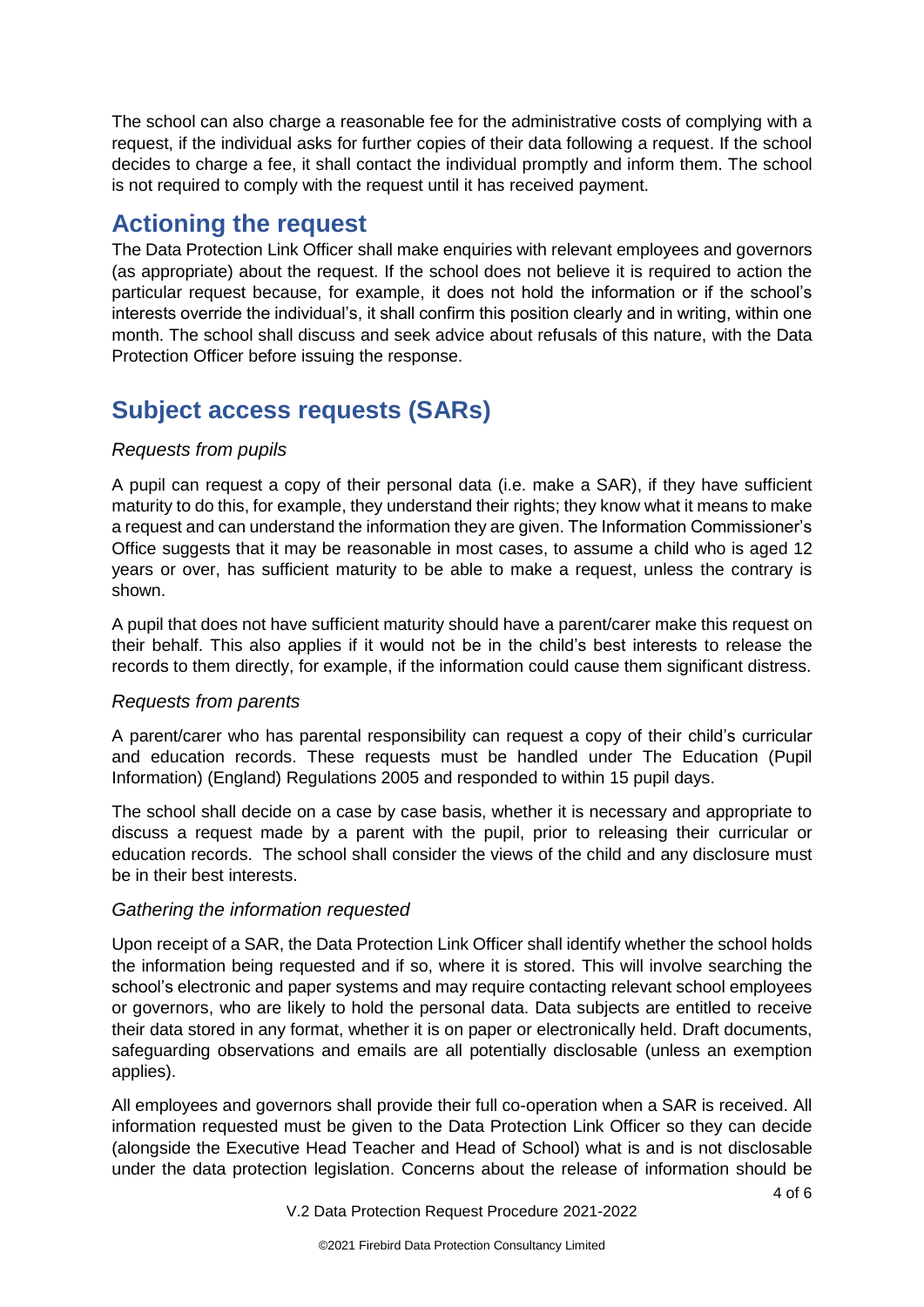shared with the Data Protection Link Officer so they can consider and where appropriate apply an 'exemption' to withhold that information.

#### *Exemptions*

The data protection legislation provides several exemptions which permit the school to withhold certain information from data subjects. The following is a summary of some of the exemptions:

The school does not have to release information if:

- the information contains personal data about another person and the school does not have their consent to release that information, or it is not reasonable to disclose it without their consent
- disclosure is likely to cause someone serious harm to their mental or physical health
- disclosure would prejudice crime prevention or detection, prosecution of an offender or the assessment or collection of tax or other duties
- the information contains confidential communications between the school and its legal advisors
- it is for a reference which has been provided in confidence
- it is for education data given to a court as part of court proceedings
- another law prohibits disclosure
- it contains management forecasting or management planning and disclosure at that time, could prejudice the effective running of the school
- disclosure is likely to prejudice negotiations with the data subject

This list is not exhaustive

#### *Preparing the disclosure*

If an exemption applies, the relevant text will be redacted (i.e. obscured from view). This may be applied using redaction software or blacking out the relevant text with a marker pen on paper copies. If a document is redacted using a marker pen, the requester shall be given a photocopy of this document and not the original penned version, to ensure the redacted text does not show through the ink.

If the file contains correspondence or documentation provided by an external professional, (for example a police officer, social worker or educational psychologist), the author shall be consulted prior to the release of the information (where available, the professional's Data Protection Officer will be contacted in the first instance, to facilitate the consultation), except where the document or email clearly shows that the requester was 'cc'd' in at the time, and had therefore already received the information.

#### *Disclosing the information*

When the disclosure is ready, then content shall be checked by another colleague (where possible), to ensure it meets the scope of the request and all exempt information has been redacted.

The Data Protection Link Officer shall complete the 'Subject Access Request Disclosure Checklist' and save this along with a copy (electronic or a paper copy) of the disclosure and close the request on the Data Protection Request Log. Where documents have been redacted,